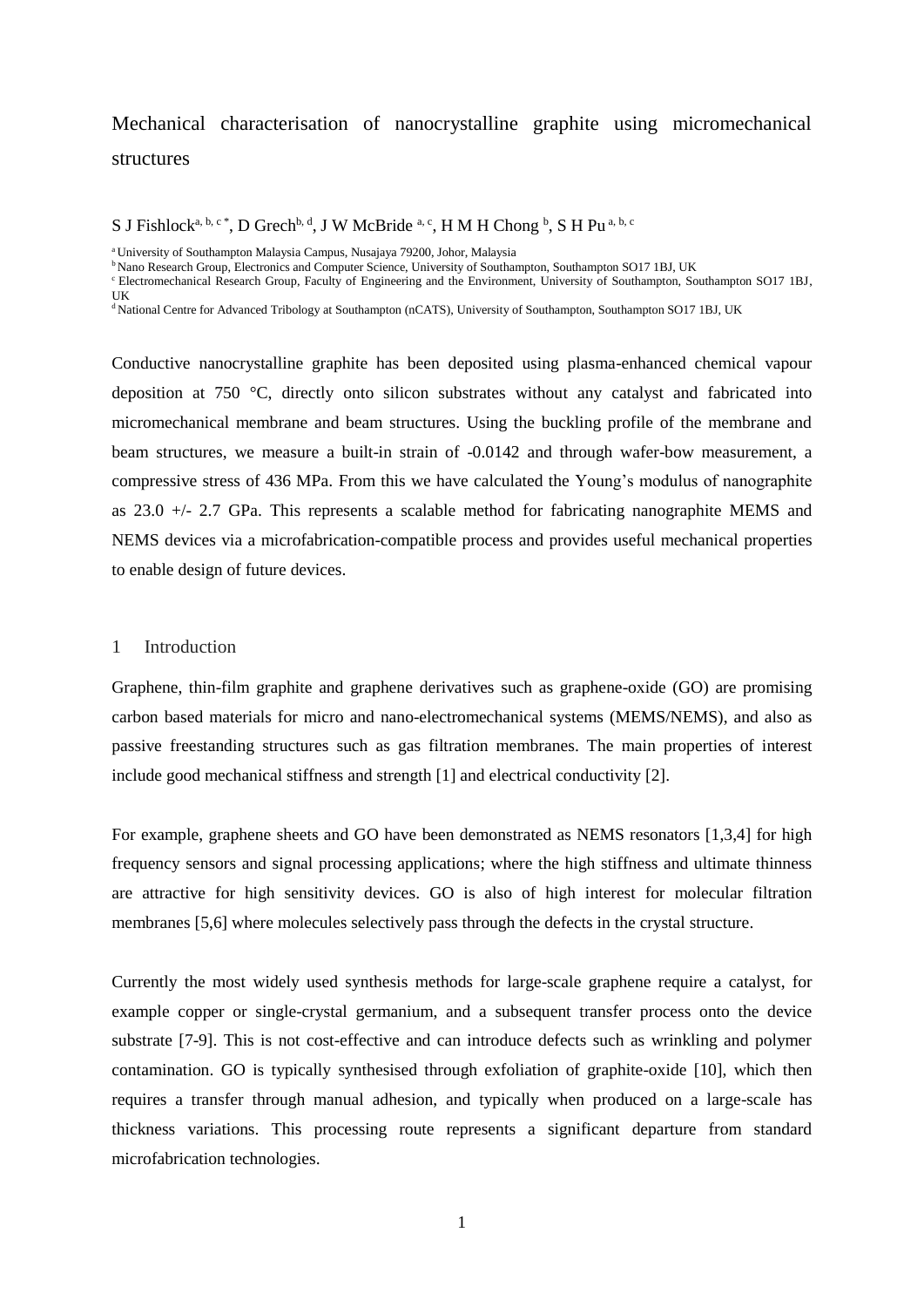Related materials such as amorphous tetrahedral-carbon and diamond-like carbon are readily deposited on a wafer-scale by methods including pulsed laser deposition and filtered cathodic vacuum arc [11-14]. Such films have had application particularly for devices where low friction is of interest [11, 12] however typically have relatively poor electrical conductivity and extremely high intrinsic stress (>1 GPa) which leads to poor substrate adhesion, this has limited their use somewhat within released and freestanding MEMS applications.

As an alternative carbon-based material, plasma-enhanced CVD (PECVD) using methane as a carbon precursor provides a scalable, microfabrication-compatible method to deposit nanocrystalline graphene (nanographene) and nanocrystalline graphite (nanographite) thin films directly onto insulating substrates such as silicon and silicon dioxide  $(SiO<sub>2</sub>)$  [15-20] thereby removing the need for transferal of the film between substrates. Nanographite films typically have crystallites on the order of 10 nm, and a higher electrical resistivity compared with pristine graphene. Nanographite has been shown to have promising performance for transparent electrode applications [15, 16], as a strain sensor due to its high piezoresistive coefficient [17], in photovoltaics [18], in electronics [19], and as a potential material for MEMS/NEMS applications [20].

In this work, the fabrication of micromechanical structures and mechanical characterisation of PECVD nanographite is presented. The stress is extracted using wafer bow measurements and the Young's modulus of nanographite is then calculated using the buckling effect of both micromechanical membranes and doubly-clamped beams. These fundamental mechanical properties are essential for the future design of MEMS and NEMS using nanographite, and demonstrate a simple route for fabricating released structures. This represents a useful addition alongside the development of graphene, GO and other carbon materials, whereby some of the material properties are exchanged for the much greater ease of fabrication and integration afforded by catalyst-free PECVD.

# 2 Materials and methods

#### 2.1 Film characterisation

Raman spectroscopy (Renishaw inVia) was used to characterise the structural properties of the nanographite film, using 532 nm wavelength excitation laser.

In order to image the material topology, a scanning electron micrograph of the film was taken using JEOL JSM FESEM 6700F at 80,000 times magnification. An atomic force microscope (Bruker Multimode AFM) in contact mode was used over a  $1\times1$  µm scanning area to measure the film roughness.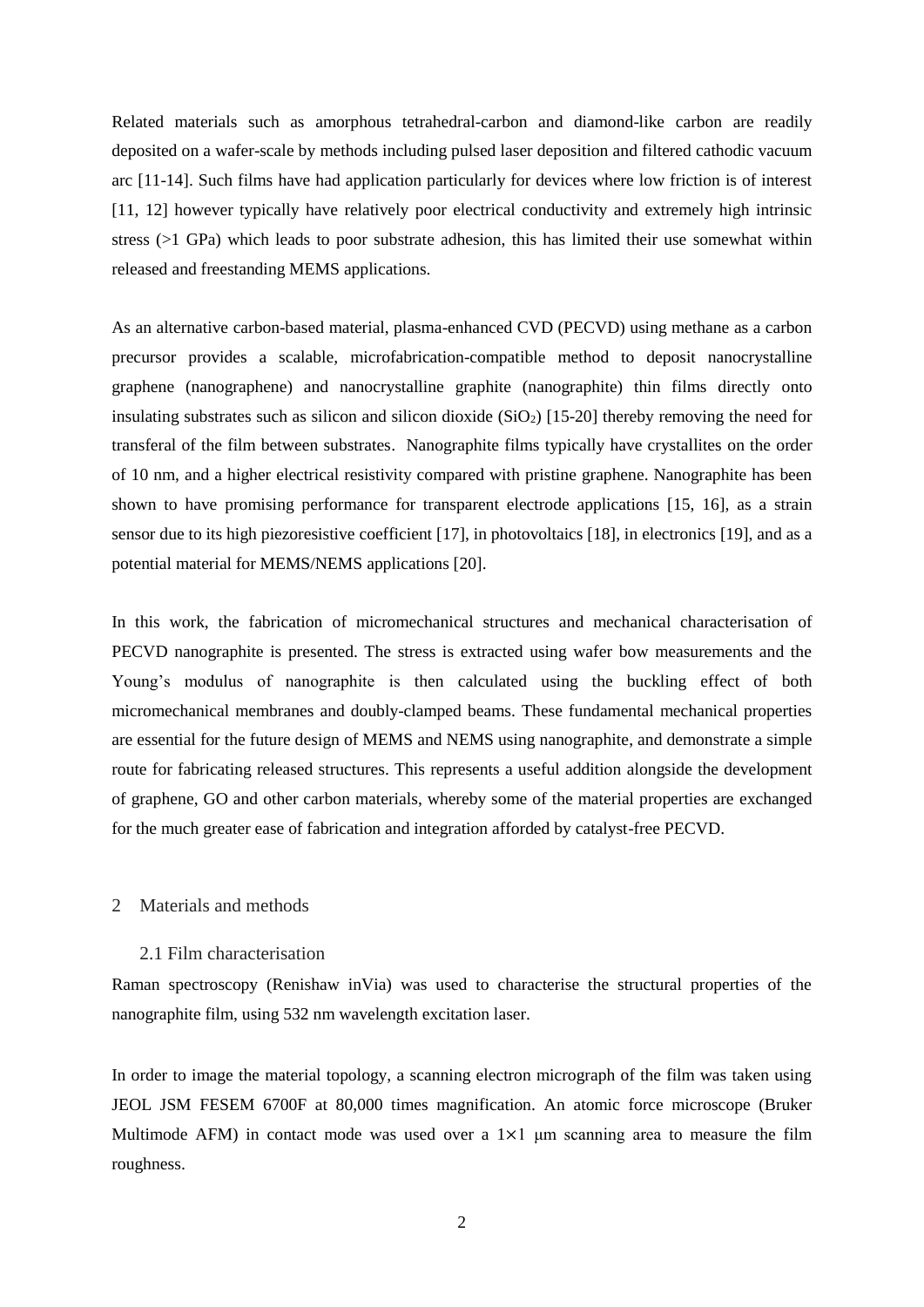The buckling amplitude of square nanographite membranes and beams were analysed using whitelight interferometry (Polytec MSA-400). The thickness of each membrane was measured using ellipsometry (J. A. Woolham M2000), and side length was measured using optical microscopy. The stress of the nanographite film was determined using the wafer bow technique, a commercial measurement tool (KLA FLX) was used for bow measurement.

The electrical conductivity of the film was measured using micro-machined 'transmission-line model' structures [21], with nickel/titanium electrodes of increasing separation (20 to 100  $\mu$ m separation) deposited onto an electrically isolated mesa of the nanographite film. I-V characteristics were obtained using a 'Cascade Microtech' probe station and 'Agilent B1500A Semiconductor' network analyser. A voltage sweep between - 10 and 10 V was applied.

# 2.2 Micromechanical device fabrication

A commercial PECVD tool (Oxford Instruments Nanofab1000 Agile) was used to deposit nanographite onto 6-inch silicon wafers. The deposition conditions are summarised in table 1. The hydrogen acts as a diluent, controlling deposition rate and promoting graphitic carbon growth by etching amorphous carbon [16]. The relatively high deposition temperature of 750 was used, since this was the minimum temperature to obtain graphitic carbon growth, below which amorphous carbon or no deposition occurs. Similar PECVD films have growth temperatures ranging from 525-900°C [16,19]. A deposition rate of approximately 2 nm per minute was measured, and the average final thickness of the film was measured across the wafer using white-light ellipsometry.

| Temperature      | 750 °C     |
|------------------|------------|
| Chamber pressure | 1500 mTorr |
| $H_2$ flow       | 75 sccm    |
| $CH4$ flow       | 60 sccm    |
| <b>RF</b> Power  | 100 W      |

Table 1. Summary of deposition conditions

Figure 1 shows the main fabrication steps of separate membrane and doubly-clamped beam microstructures. Silicon wafers were first RCA cleaned and then a 400 nm thin film of  $SiO<sub>2</sub>$  was deposited by PECVD using an Oxford Instruments system 100. For the membranes, 280 nm of nanographite was deposited onto the  $SiO<sub>2</sub>$  layer (figure 1-A). 1.5  $\mu$ m  $SiO<sub>2</sub>$  was then deposited using PECVD onto both back and frontside, and squares were patterned onto the backside  $SiO<sub>2</sub>$  and etched using Ar/CHF<sup>3</sup> reactive ion etching (RIE) (figure 1-B). The silicon handle was then etched using tetramethylammonium hydroxide (TMAH) leaving 30 μm of silicon. Complete silicon etching was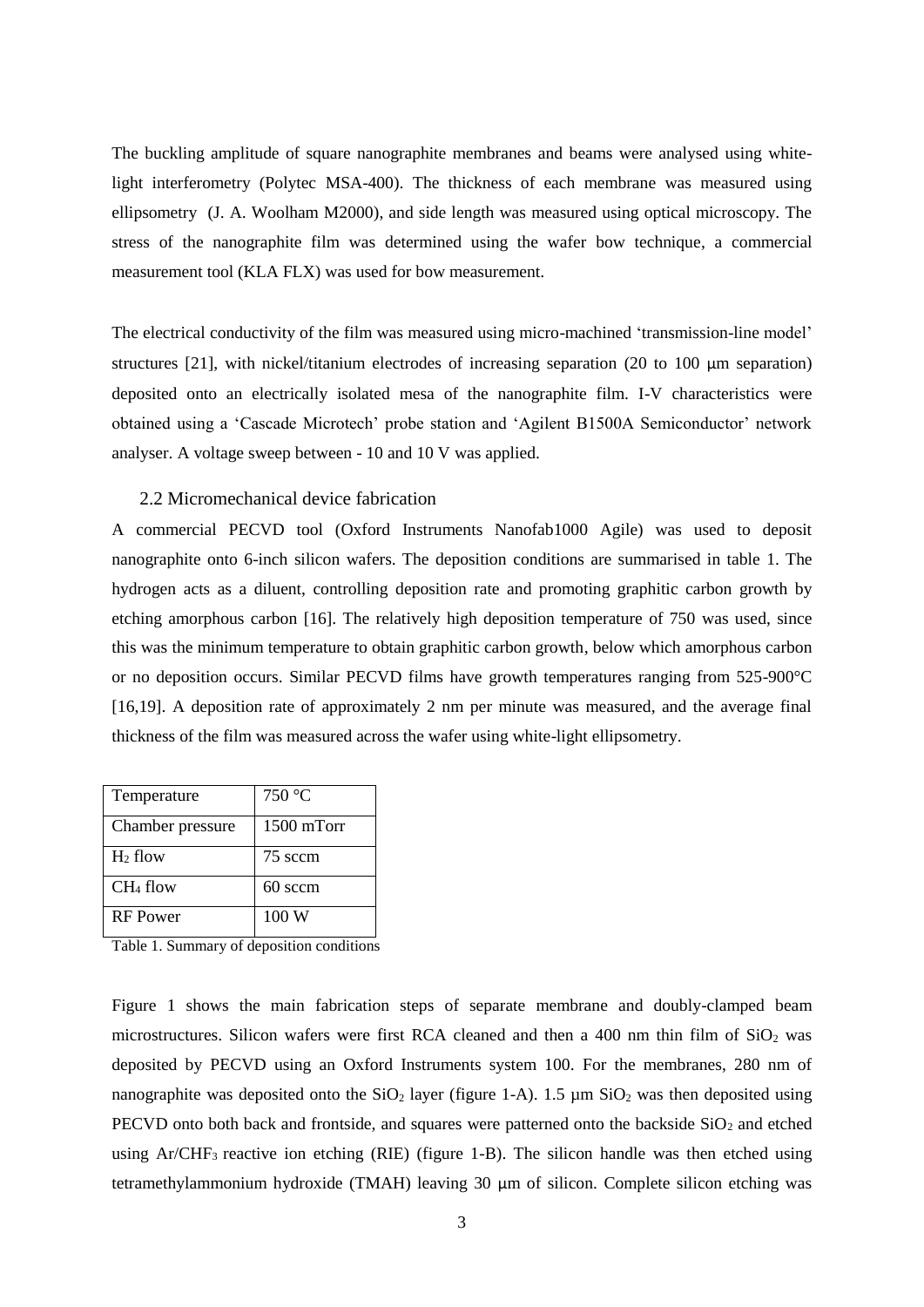achieved using  $Ar/SF_6$  inductively-coupled plasma (ICP) etch until the buried SiO2 film [22]. The buried and front-side  $SiO<sub>2</sub>$  layers were then etched using RIE, fully releasing the nanographite membrane with side lengths between 190 and 275 μm (figure 1-C). An optical microscope image of a membrane is shown in figure 2-A.



Figure 1. Fabrication flow schematic for nanographite membrane (A-C) and doubly-clamped beam (D-F).

For the beams, a 200 nm thick  $SiO_2$  film was deposited using PECVD and patterned using photolithography and RIE. This creates a sacrificial spacer defining the released beam length (figure 1-D). Subsequently, 400 nm of nanographite was deposited over the spacer, and patterned into a beam with large anchors (figure 1-E). The nanographite is etched using  $O_2$ -based RIE. HF vapour, with the sample heated at 40 °C, is then used to isotropically etch the  $SiO<sub>2</sub>$  spacer and release the beam (figure 1-F). Beam lengths between 65 and 140 μm have been fabricated. A scanning electron micrograph of a buckled beam shown is in figure 2-B.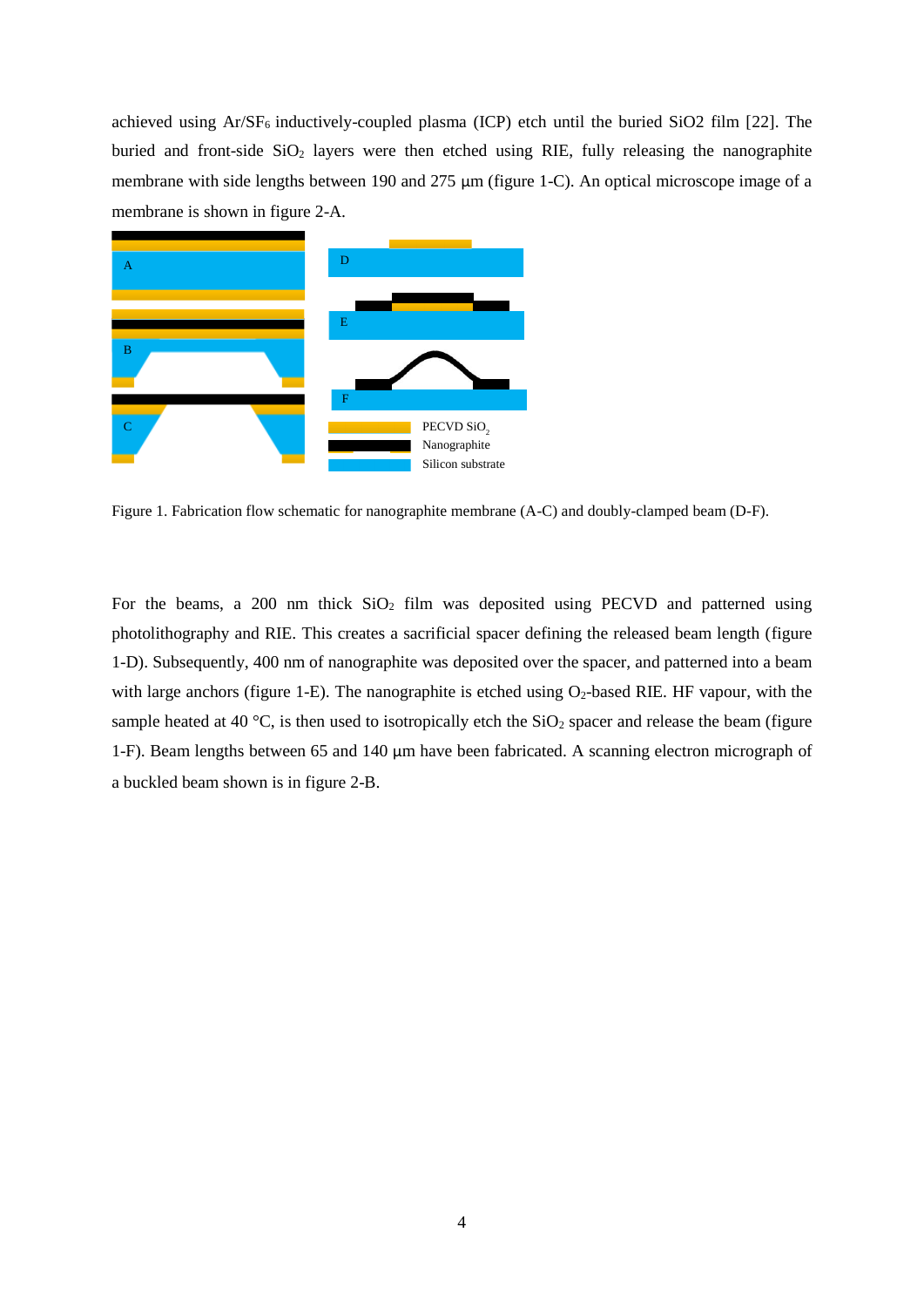

Figure 2. (A) Optical microscope image of 193.3 μm nanographite membrane, view taken from backside. (B) SEM image of fabricated 140.0 μm nanographite beam, taken at high 80° angle. Scale bar (A) 50 μm (B) 20 μm.

#### 3 Theory/calculation

## 3.1 Membrane buckling

The buckling behaviour of square micromechanical membranes has been utilised as a method to characterise the Young's modulus of, for example,  $Si<sub>3</sub>N<sub>4</sub>$  membranes [23.24]. Here, the buckling characterisation of membranes will be applied to nanographite membranes, such as shown in figure 2- A, for the calculation of the material Young's modulus.

The geometry of compressively stressed square membranes has been shown to lie within 3 regimes, defined by their buckling shape, depending on the level of in-plane strain. For regime 1,  $\sigma < \sigma_{\text{crit}}$  and the membrane is flat. In regime 2, when  $\sigma_{\text{crit}} < \sigma < \sigma_{\text{crit2}}$ , the membrane is buckled with rotational and four-fold symmetry. In regime 3,  $\sigma > \sigma_{crit2}$  and the membrane is buckled with rotational symmetry only. Mathematical analysis using energy-minimisation techniques of the buckling behaviour of square membranes has been undertaken previously by Ziebart *et al.* [23]. This analysis establishes a relation between the maximum out-of-plane amplitude of a buckled square membrane, and the inplane strain of the material. The analysis uses dimensionless displacements where the pre-strain  $\varepsilon_0$  is given in equation 1, in terms of the strain *ε,* side length *a*, and thickness *h*: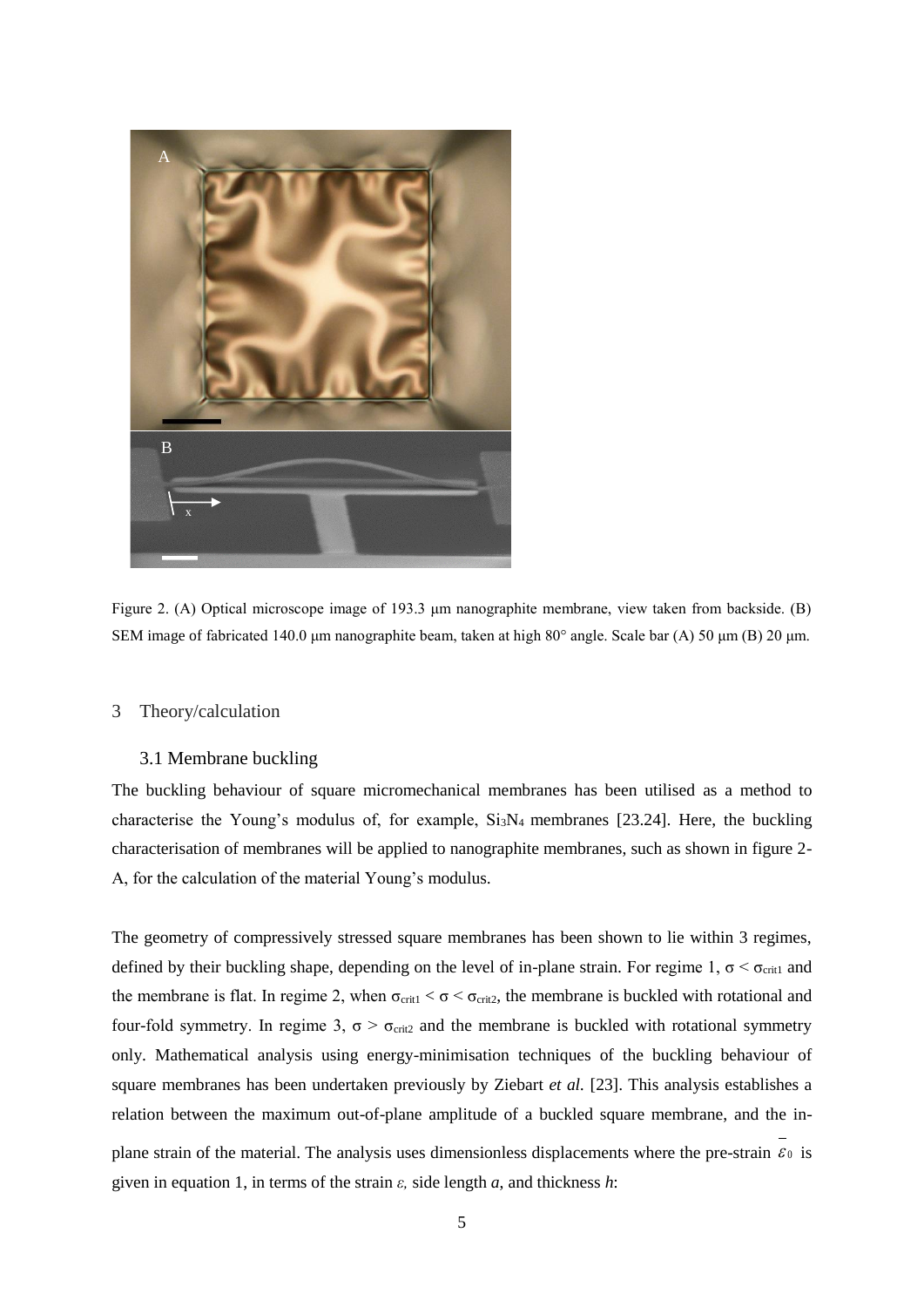$$
\overline{\varepsilon}_0 = \frac{\varepsilon \cdot a^2}{h^2} \quad (1)
$$

The dimensionless deflection  $w$  is defined in terms of the real maximum deflection  $w$ 

$$
\overline{w} = \frac{w}{h} (2)
$$

and a fitted displacement function  $w_{0, fit}$  extracted from energy minimisation is given by

$$
\overline{w}_{0\,fit}} = \sqrt{\Delta \overline{\varepsilon}_0 (c_1 + c_2 \tanh \left\{ c_3 \Delta \overline{\varepsilon}_0 \right\} + \frac{\left\{ c_4 \Delta \overline{\varepsilon}_0 + c_5 \Delta \overline{\varepsilon}_0^2 \right\}}{1 - c_6 \Delta \overline{\varepsilon}_0}} \tag{3}
$$

where the fitting parameters 
$$
c_1 - c_6
$$
 are calculated as in equation 4, where v is the Poisson's ratio.  
\n
$$
\begin{pmatrix} c_1 \ c_2 \ c_3 \ c_4 \ c_5 \ c_6 \end{pmatrix} = \begin{pmatrix} -0.4972 & -0.2314 & -0.2128 \\ 0.0698 & 0.1625 & 0.200 \\ -7.19 \times 10^{-3} & -0.0466 & 0.0367 \\ -1.19 \times 10^{-3} & 0 & 5.51 \times 10^{-3} \\ -3.34 \times 10^{-6} & -7.43 \times 10^{-5} & 1.28 \times 10^{-4} \\ 3.16 \times 10^{-6} & 4.80 \times 10^{-6} & -1.52 \times 10^{-5} \end{pmatrix} \cdot \begin{pmatrix} 1 \\ v \\ v^2 \end{pmatrix} (4)
$$

#### 3.2 Stress measurement

The stress has been separately calculated by measuring the change in the level of bowing from the substrate before and after the deposition of the nanographite film, using the commonly used Stoney's equation (5), where  $\sigma$  is the film stress,  $E_s$  is the biaxial Young's modulus of the substrate,  $v_s$  is the substrate Poisson's ratio, *t<sup>s</sup>* and *t<sup>f</sup>* are the thickness of substrate and film respectively, and *R<sup>0</sup>* and *R* are the radius of curvature before and after film deposition.

$$
\sigma = \frac{E_s}{6(1 - v_s)} \frac{t_s^2}{t_f} \left( \frac{1}{R} - \frac{1}{R_0} \right) (5)
$$

From the measured values of stress and strain, *ε*, the Young's modulus *E* can be extracted from the following relationship (6) [23].

$$
E = \frac{(1 - v)\sigma}{\varepsilon} \tag{6}
$$

## 3.3 Beam buckling

To provide a second, independent measurement of the Young's modulus of the nanographite film, the buckling behaviour of doubly-clamped beams has been used. Analytical solution for the amplitude of a doubly-clamped beam is presented by Nayfeh *et al.* [25]. The beam follows the mode shape as described in (7), where the amplitude *w* along the length *x* (figure 2-B) is given by: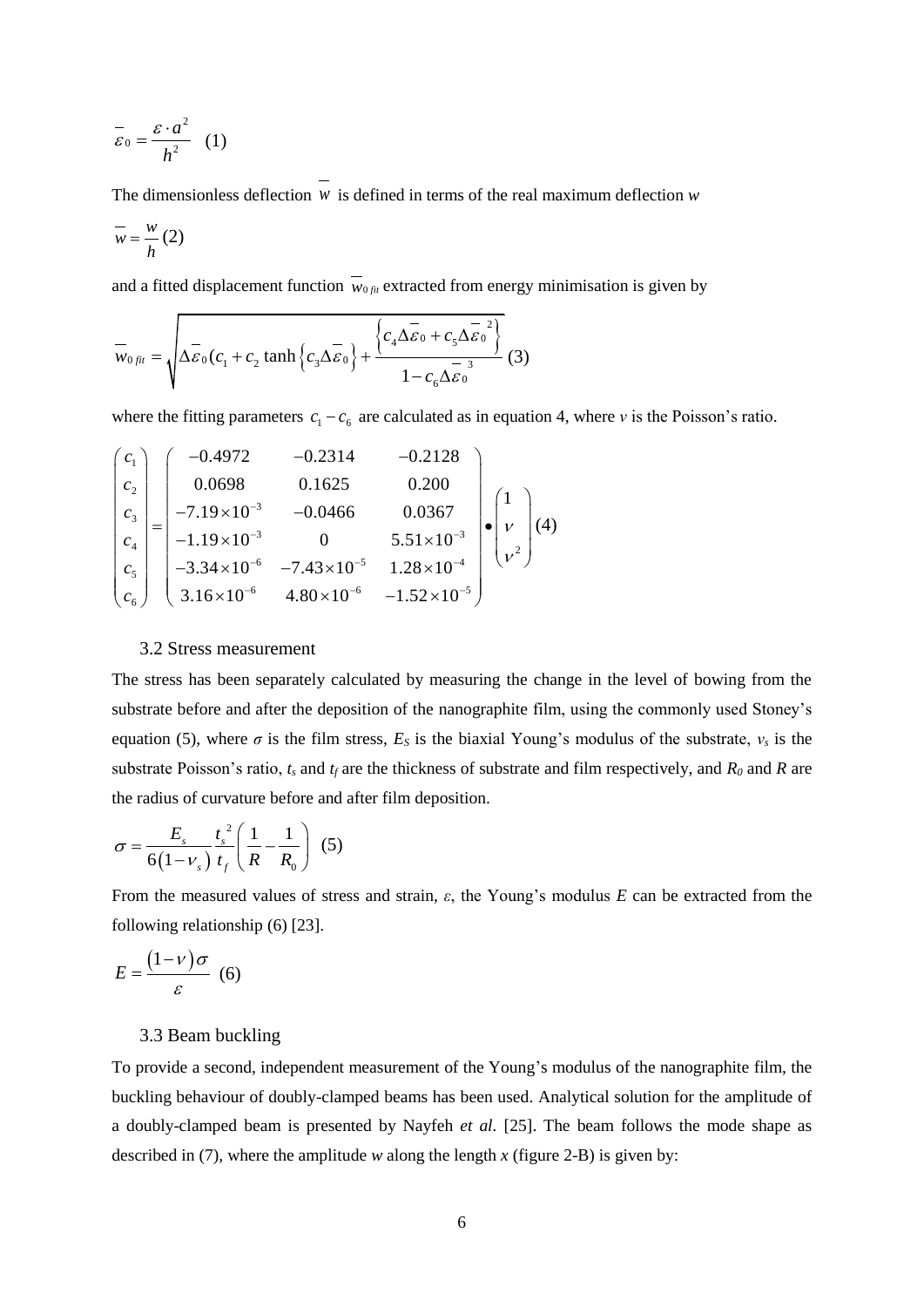$$
w(x) = c \left[ 1 - \cos(2\pi x) \right]
$$
 (7)  
where  $c = \pm 2 \sqrt{\frac{Pl^2}{EI \lambda^2} - 1}$  and  $w = \frac{\hat{w}}{\sqrt{I/A}}$  (8)

Where the in-plane force is P, second moment of area I and cross-sectional area of the beam is  $A$ ,  $\lambda$ is an eigenvalue corresponding to the mode shape and  $\hat{w}$  is the out of plane buckling amplitude. Since the beam is of a high width to thickness ratio  $w/h > 5$ , it is under plane strain condition and *E* is replaced by effective Young's modulus  $\hat{E} = E(1 - v^2)$  [26].

The doubly-clamped beams were then modeled using commercial finite element (FE) analysis software ANSYS to verify the analytical results, with biaxial strain applied to the beam. Non-linear static analysis was undertaken, with the maximum buckled amplitude measured. Whereas the analytical solution is based on an idealised beam model, with two fully clamped beam ends, the release process creates steps or kinks in the beam equal to the thickness of the sacrificial  $SiO<sub>2</sub>$ . The simulations account for these anchors as shown in figure 5-A.

## 4 Results

#### 4.1 Film characterisation

The measured Raman spectrum of nanographite is shown in figure 3 with the main features denoted. The presence of the G (1593 cm<sup>-1</sup>) peak shows  $sp^2$  bonded carbon, and the D peak arises from defects within the graphite lattice, such as grain boundaries. The ratio of intensities of the two peaks  $I_D/I_G$ confirms a nanocrystalline grain structure [27] and the location of the G peak is a strong indicator of the magnitude of the stress of graphitic films [28]. The G peak for graphitic materials under zero applied stress is located at around  $1579 \text{ cm}^{-1}$ , whilst the G peak in this nanographite film is at 1593 cm<sup>-1</sup>. This red-shift of the peak demonstrates a significant compressive stress in the film. This is caused by a combination of thermal stress due to the mismatch in thermal expansion coefficients between the nanographite and silicon substrate, and other intrinsic stress effects from the deposition. This is consistent with other PECVD films such as  $Si<sub>3</sub>N<sub>4</sub>$  which are typically in a state of high residual stress [29, 30].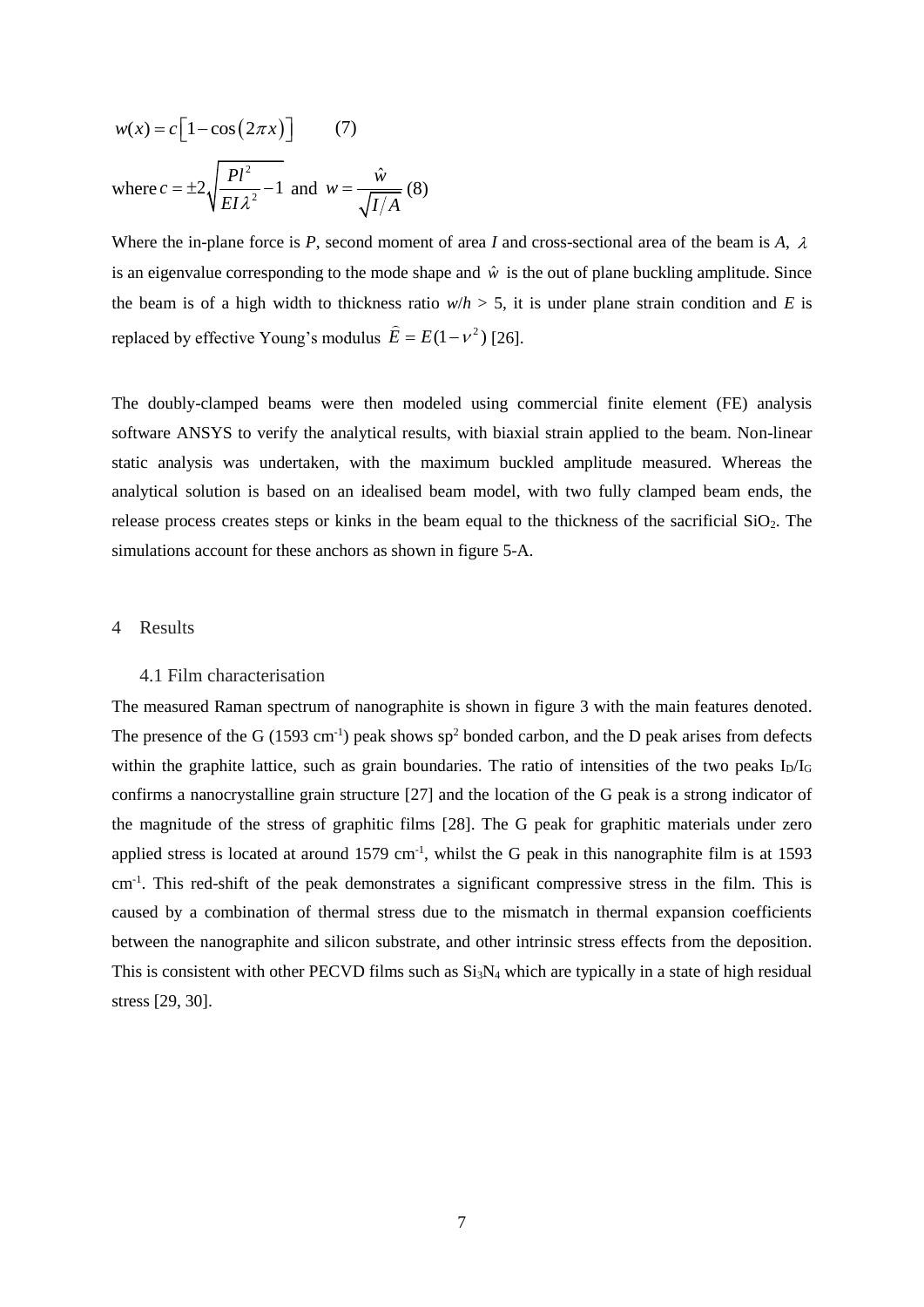

Figure 3. Raman spectrum of nanographite with main peaks denoted.

A scanning electron micrograph showing the topology of the film is shown in figure 4. This shows the film to comprise of nano-graphitic crystallites and this topology and grain structure show good agreement with similar films [15-19]. From AFM measurements the film has an RMS roughness of 2.58 nm, Conductivity of the film has been measured using transmission-line measurements as 99.7 S  $cm^{-1}$ .



Figure 4. SEM image of film morphology. Inset scale bar is 100 nm.

## 4.2 Mechanical characterisation of membrane devices

The Young's modulus of the nanographite film has been calculated initially using the buckling behaviour of square membranes, by fitting the results for the maximum buckled amplitude of membranes into equation 2, section 3.1, to the experimentally measured characteristics of nanographite membranes. The in-plane strain is compressive, with the results detailed in table 2 showing the average as-deposited strain to be -0.0142, where negative denotes compressive strain, assuming  $v = 0.25$ . The constants required to calculate the strain in equation 4 show a weak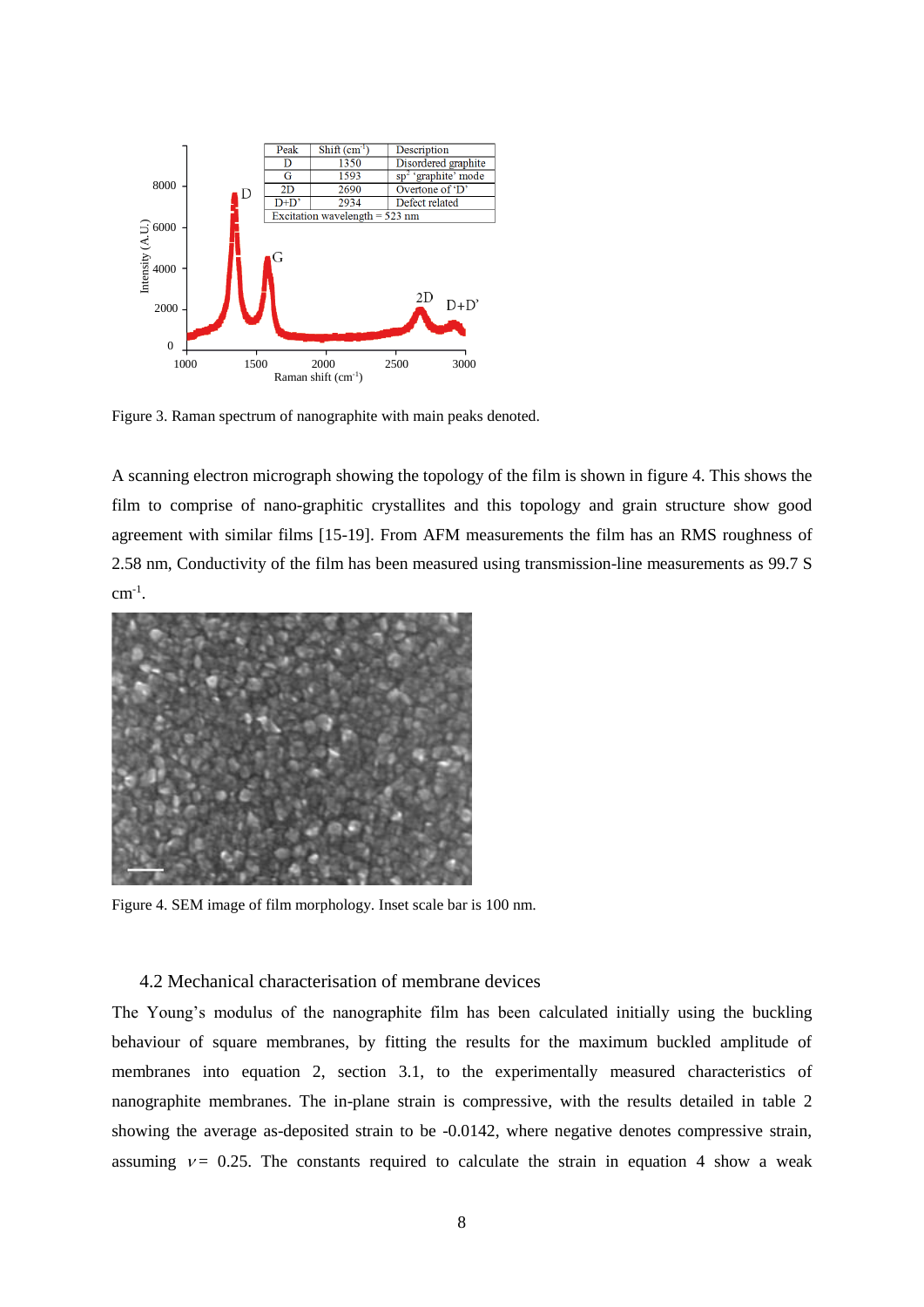dependency on the Poisson's ratio  $v$ , which has not been measured. In this case, an estimate is made for  $v$  to lie between 0.16, of well-ordered graphite, [31] and 0.31, of isotropic graphite [32]. All fabricated membranes lie within regime buckling 3 as summarised in section 3.1.

| Side<br>length<br>$(\mu m)$ | Maximum<br>Deflection<br>$(\mu m)$ | <b>Thickness</b><br>(nm) | Strain   |
|-----------------------------|------------------------------------|--------------------------|----------|
| 221.0                       | 16.6                               | 281                      | $-0.013$ |
| 193.3                       | 15.3                               | 281                      | $-0.014$ |
| 273.4                       | 24.0                               | 285                      | $-0.017$ |
| 224.9                       | 19.2                               | 285                      | $-0.016$ |
| 217.4                       | 15.8                               | 275                      | $-0.012$ |
| 192.6                       | 14.9                               | 296                      | $-0.013$ |
|                             |                                    | Average                  | $-0.014$ |

Table 2. Summary of membrane geometry and strain calculation.

Using equation 5, the residual stress of the nanographite film is determined as 436 MPa compressive. The stress is the same (within the accuracy of the wafer bow measurement tool) for the deposition of membranes and beams. Using equation 6, and after taking into account measurement errors for stress, membrane geometry and the possible range of Poisson's ratio (0.16-0.31), the extracted Young's modulus value is  $23.0 +/- 2.7$  GPa.

## 4.3 Mechanical characterisation of beam devices

Analytical and FE simulation of the buckled nanographite beams has been performed to further verify the value of *E* obtained from the membrane structures. The maximum buckling amplitude of doublyclamped beams is calculated analytically using equation 7, assuming the value  $E = 23$  GPa as calculated using the membrane buckling behaviour. This result is then compared with the buckling amplitude of actual beams as measured experimentally through white-light interferometry. FE analysis, more closely representing the actual as-fabricated beam geometry, shows a closer agreement between the fabricated structures, with 1.2 % underestimation between simulation and experimental results. Figure 5 shows a simulation result of a buckled beam with non-ideal anchors highlighted.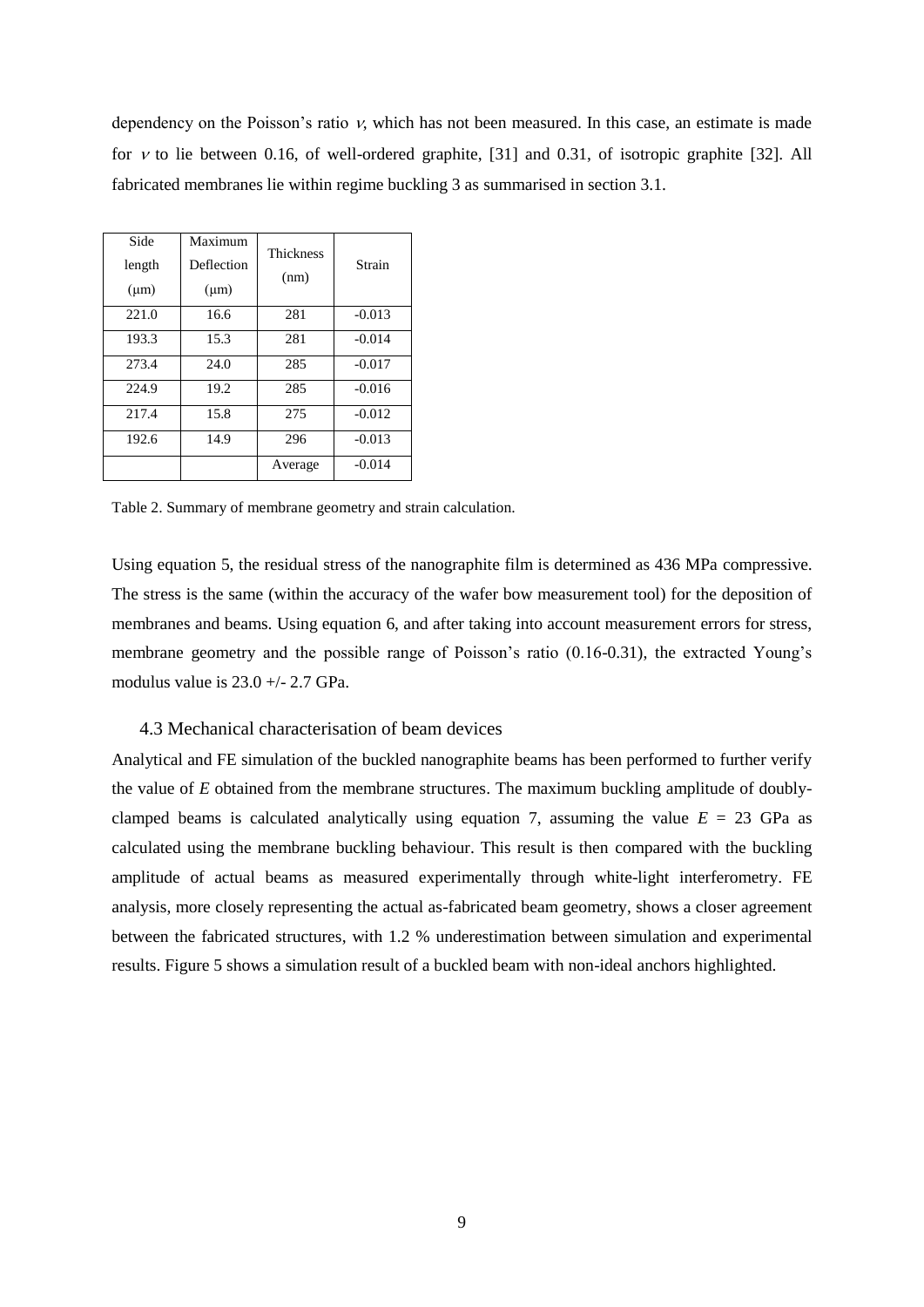

Figure 5. (A), anchor clamping condition, and (B) simulation result of 140 μm buckled beam showing out of plane deflection.

A comparison of buckling amplitude between simulation, analytical and measured results is shown in table 3. The relative difference between the measured results is shown in brackets, indicating a good agreement between simulation and measured results.

| <b>Thickness</b><br>Beam length |      | Amplitude | Amplitude,  | Amplitude,  |
|---------------------------------|------|-----------|-------------|-------------|
|                                 |      | measured  | FE.         | analytical  |
| $(\mu m)$                       | (nm) | $(\mu m)$ | $(\mu m)$   | $(\mu m)$   |
| 65.0                            | 409  | 7.0       | 6.1         | 5.1         |
|                                 |      |           | $(-13.4\%)$ | $(-27.1\%)$ |
| 90.0                            | 398  | 8.5       | 8.3         | 7.0         |
|                                 |      |           | $(-2.8\%)$  | $(-17.6%)$  |
| 140.0                           | 394  | 12.8      | 12.6        | 11.0        |
|                                 |      |           | $(-1.2\%)$  | $(-14.1\%)$ |

Table 3. Summary of beam buckling amplitude measurements.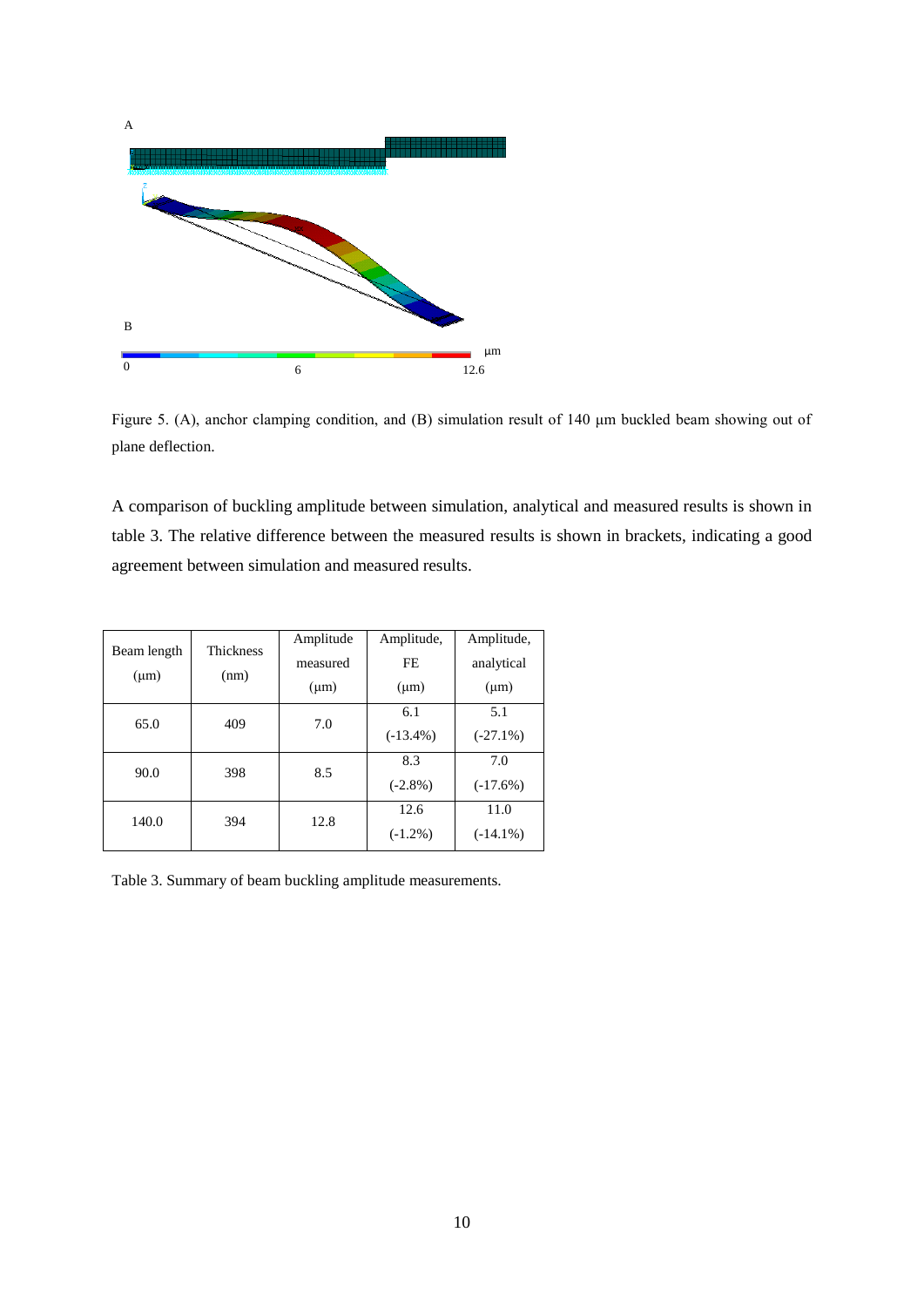#### 5 Discussion

The measured Young's modulus value for nanographite of 23 GPa is relatively low compared with pristine graphite or graphene and other carbon forms such as diamond-like carbon (~300 GPa) [11]. This is the intrinsic material Young's modulus, which, in a freestanding structure, can be effectively altered by application of stress. The stiffness of polycrystalline graphite is strongly dependent on the orientation of its grains, and the misalignment between grains parallel to the substrate causes a low inplane stiffness [33].

For the buckling behaviour of the doubly clamped beams, both FE and analytical models show a trend of increasing agreement to the measured result at the longest beam lengths (140 μm). The FE results show a small 1.2 % under-estimation of the buckled amplitude for the longest beams, compared with a 13.4 % underestimation for the shortest. This can be explained by an increased level of compliance in the beam anchors, as modelled by Kobrinsky *et al* [34], which is less dominant for longer beams. Nevertheless, the FE result agrees well with the measured result for longer beams, which confirms that the extracted *E* value is reliable.

We note that the relatively high stress, though lower than in DLC films, and low modulus of the nanographite material are not of interest for some MEMS applications. For certain applications such as bi-stable switches and memory devices, [35,36] where the mechanical non-linearity brought about by buckling, and a low pull-in voltage are sought after; and also for graphitic gas-separation membranes, the material is of significant interest. The measured mechanical properties obtained in this work are useful for the future design of such devices. Furthermore, the tuning of PECVD parameters could lead to the deposition of larger-grained graphitic material, which, since the mechanical properties of graphites are very highly orientation-dependent, could realise a significant increase in both the *E* and lowering stress state of the film.

## 6 Conclusions

In summary, mechanical characterisation of nanographite, deposited directly onto silicon substrates using PECVD, has been demonstrated using micromechanical membranes and doubly-clamped beams. An average compressive residual stress of 436 MPa and a compressive pre-strain of -0.0142 has been measured, and from this, a Young's modulus value of 23.0  $+/-$  2.7 GPa was determined.

#### 7 Acknowledgements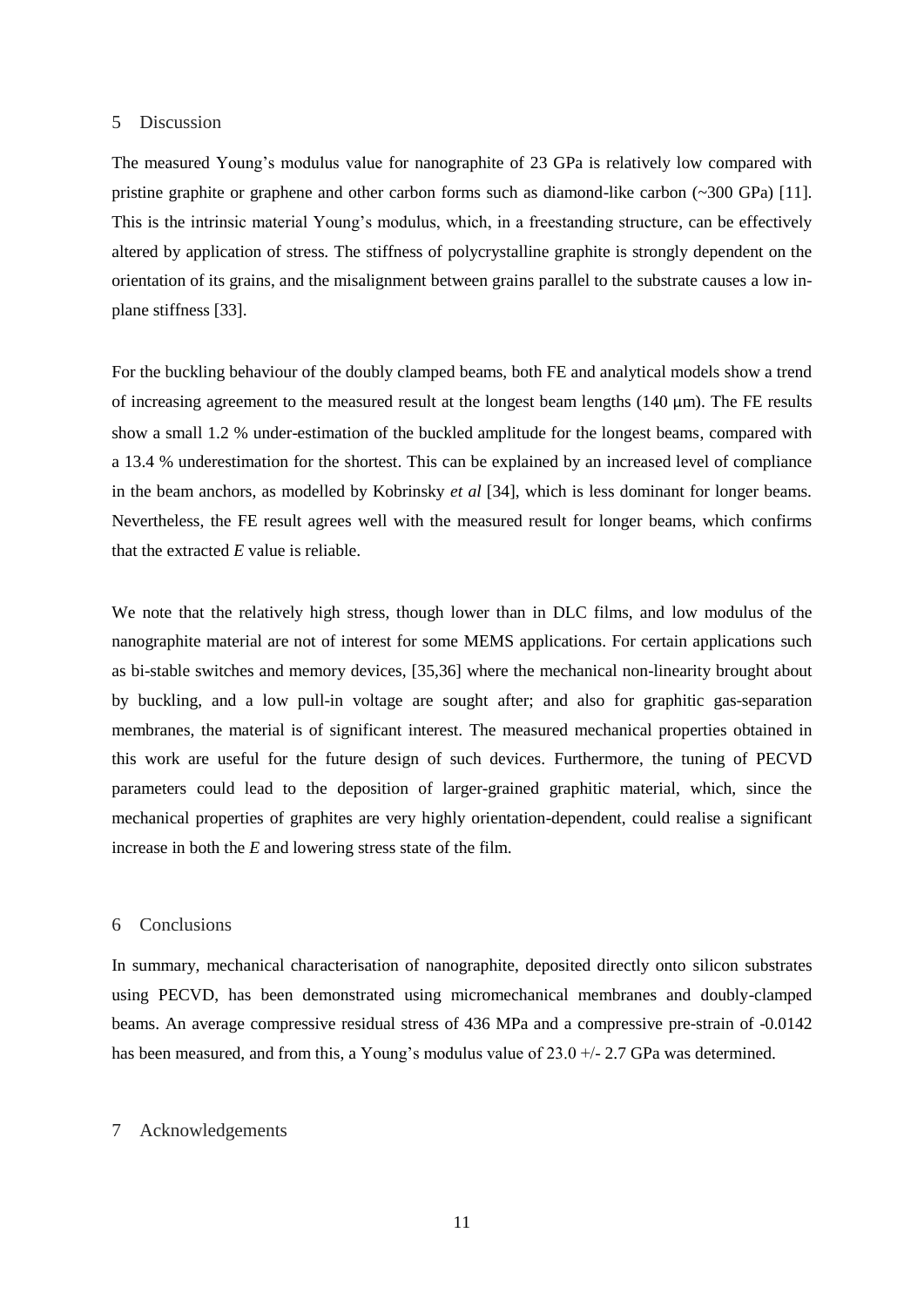We gratefully acknowledge fabrication assistance from the Southampton Nanofabrication Centre. The financial assistance from the Faculty of Engineering and the Environment at the University of Southampton, and the Malaysian Ministry of Education under grant FRGS/2/2014/TK03/USMC/02/1 is also acknowledged. We thank Dr Sean O'Shea for guidance and Mr Andrew Breeson (both IMRE, A-STAR) for useful assistance using SEM.

#### 8 References

[1] J.S. Bunch, A.M. van der Zande, S.S. Verbridge, I.W. Frank, D.M. Tanenbaum, J.M. Parpia, H.G. Craighead, P.L. McEuen, Electromechanical resonators from graphene sheets., Science. 315 (2007) 490–3.

[2] S. Stankovich, D. a. Dikin, R.D. Piner, K. a. Kohlhaas, A. Kleinhammes, Y. Jia, S T. Nguyen, R. S. Ruoff, Synthesis of graphene-based nanosheets via chemical reduction of exfoliated graphite oxide, Carbon. 45 (2007) 1558–1565.

[3] A.M. van der Zande, R. a Barton, J.S. Alden, C.S. Ruiz-Vargas, W.S. Whitney, P.H.Q. Pham, J. Park, J.M. Parpia, H.G. Craighead, P.L. McEuen, Large-scale arrays of single-layer graphene resonators., Nano Lett. 10 (2010) 4869–73.

[4] Robinson, J. T., Zalalutdinov, M., Baldwin, J. W., Snow, E. S., Wei, Z., Sheehan, P., Houston, B. H. (2008). Wafer-scale reduced graphene oxide films for nanomechanical devices. *Nano Letters*, *8*(10), 3441–5.

[5] H. Li, Z. Song, X. Zhang, Y. Huang, S. Li, Y. Mao, H. J. Ploehn, Y. Bao, M. Yu, Ultrathin, Molecular-Sieving Graphene Oxide Membranes for Selective Hydrogen Separation, Science (80). 342 (2013) 95–98.

[6] H.W. Kim, H.W. Yoon, S. Yoon, B.M. Yoo, B.K. Ahn, Y.H. Cho, H. J. Shin, H. Yang, U. Paik, S. Kwon, Selective Gas Transport Through few-layered graphene and graphene oxide membranes, Science (80). 342 (2013) 91–95.

[7] S. Bae, H. Kim, Y. Lee, X. Xu, J. Park J.S. Park, Y. Zheng, J. Balakrishnan, T. Lei, H. R. Kim, Y. I. Song, Y.J. Kim, K. S Kim, B. Ozyilmaz, J.H. Ahn, B. H. Hong, S. Iijima, Roll-to-roll production of 30-inch graphene films for transparent electrodes, Nat. Nanotechnol. 5 (2010) 1–5.

[8] L. Gao, G.-X. Ni, Y. Liu, B. Liu, A.H. Castro Neto, K.P. Loh, Face-to-face transfer of waferscale graphene films., Nature. 505 (2014) 190–4.

[9] J. Lee, E. Lee, W. Joo, Y. Jang, B. Kim, Wafer-scale growth of single-crystal monolayer graphene on reusable hydrogen-terminated germanium, Science (80). 344 (2014) 286–289.

[10] G. Eda, G. Fanchini, M. Chhowalla, Large-area ultrathin films of reduced graphene oxide as a transparent and flexible electronic material, Nat. Nanotechnol. 3 (2008) 270–274.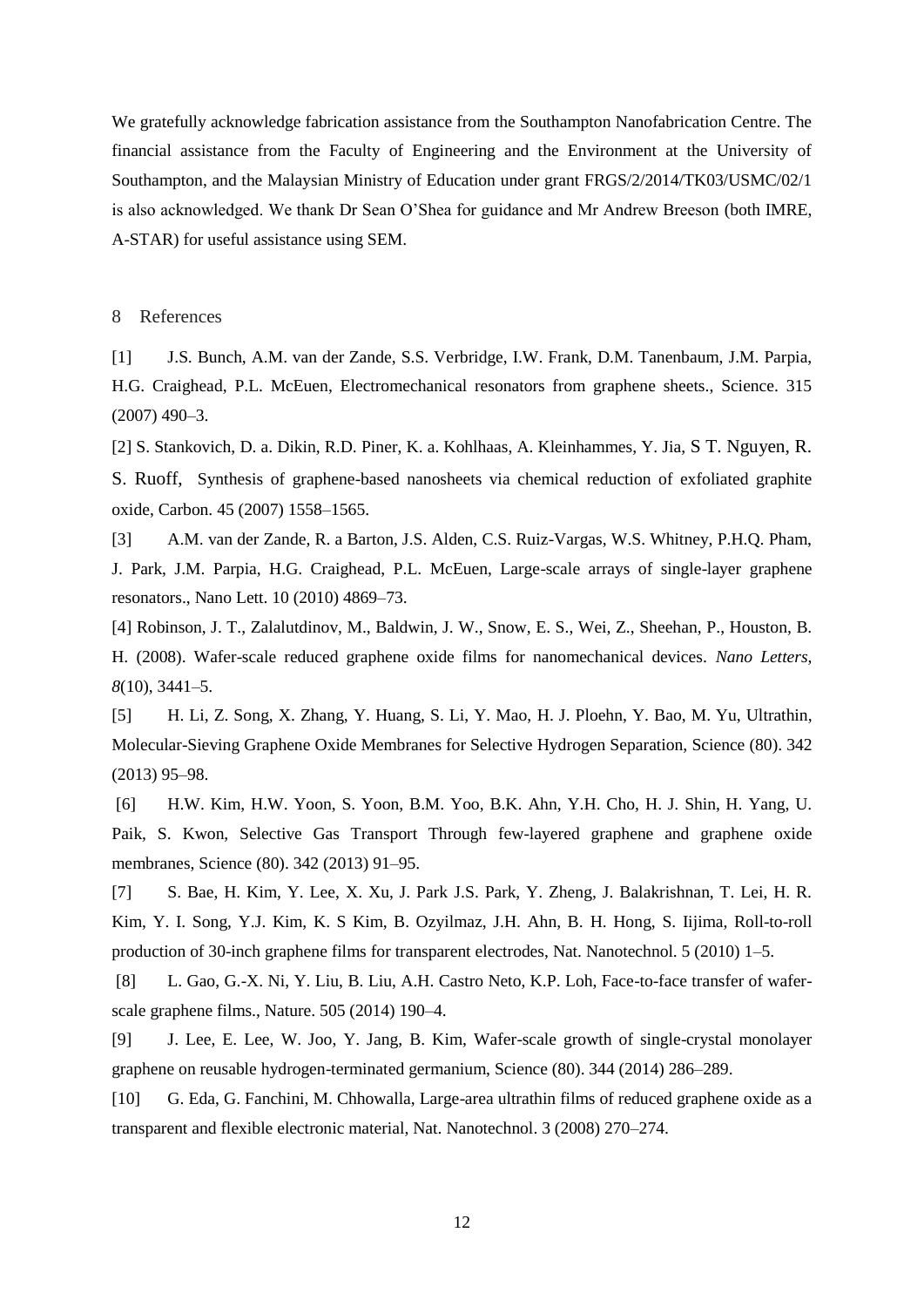[11] J.K. Luo, Y.Q. Fu, H.R. Le, J. a Williams, S.M. Spearing, W.I. Milne, Diamond and diamond-like carbon MEMS, J. Micromechanics Microengineering. 17 (2007) S147–S163.

[12] B.. Tay, D. Sheeja, L.. Yu, On stress reduction of tetrahedral amorphous carbon films for moving mechanical assemblies, Diam. Relat. Mater. 12 (2003) 185–194.

13] M. Tomi, A. Isacsson, M. Oksanen, D. Lyashenko, J.-P. Kaikkonen, S. Tervakangas, J. Kolehmainen, P. J. Hakonen, Buckled diamond-like carbon nanomechanical resonators, Nanoscale. 7 (2015) 14747–14751.

[1] a. C. Ferrari, B. Kleinsorge, N. a. Morrison, a. Hart, V. Stolojan, J. Robertson, Stress reduction and bond stability during thermal annealing of tetrahedral amorphous carbon, J. Appl. Phys. 85 (1999) 7191-7197.

[15] H. Medina, Y. Lin, C. Jin, C. Lu, C. Yeh, K. Huang, K. Suenaga, J. Robertson, P. Chiu, Metal-Free Growth of Nanographene on Silicon Oxides for Transparent Conducting Applications, Adv. Funct. Mater. 22 (2012) 2123–2128.

[16] L. Zhang, Z. Shi, Y. Wang, R. Yang, D. Shi, G. Zhang, Catalyst-free growth of nanographene films on various substrates, Nano Res. 4 (2010) 315–321.

[17] J. Zhao, C. He, R. Yang, Z. Shi, M. Cheng, W. Yang, Dongxia S, Guangyu Z, Ultra-sensitive strain sensors based on piezoresistive nanographene films, Appl. Phys. Lett. 101 (2012) 063112.

[18] G. Kalita, M.S. Kayastha, H. Uchida, K. Wakita, M. Umeno, Direct growth of nanographene films by surface wave plasma chemical vapor deposition and their application in photovoltaic devices, RSC Adv. 2 (2012) 3225–3230.

[19] M.E. Schmidt, C. Xu, M. Cooke, H. Mizuta, H.M.H. Chong, Metal-free plasma-enhanced chemical vapor deposition of large area nanocrystalline graphene, Mater. Res. Express. 1 (2014) 025031.

[20] N. Lindvall, J. Sun, G. Abdul, A. Yurgens, Towards transfer-free fabrication of graphene NEMS grown by chemical vapour deposition, Micro Nano Lett. 7 (2012) 3–6.

[21] D. K. Schroder, Semiconductor Material and Device Characterisaiton, John Wiley and Sons, New York, USA (2006).

[22] D. Grech, K.S. Kiang, J. Zekonyte, M. Stolz, R.J.K. Wood, H.M.H. Chong, Highly linear and large spring deflection characteristics of a Quasi-Concertina MEMS device, Microelectron. Eng. 119 (2014) 75–78.

[23] V. Ziebart, O. Paul, H. Baltes, Strongly buckled square micromachined membranes, J. Microelectromechanical Syst. 8 (1999) 423–432.

[24] T. Kramer, O. Paul, Postbuckled micromachined square membranes under differential pressure, J. Micromechanics Microengineering. 12 (2002) 475–478.

[25] A.H. Nayfeh, S. a. Emam, Exact solution and stability of postbuckling configurations of beams, Nonlinear Dyn. 54 (2008) 395–408.